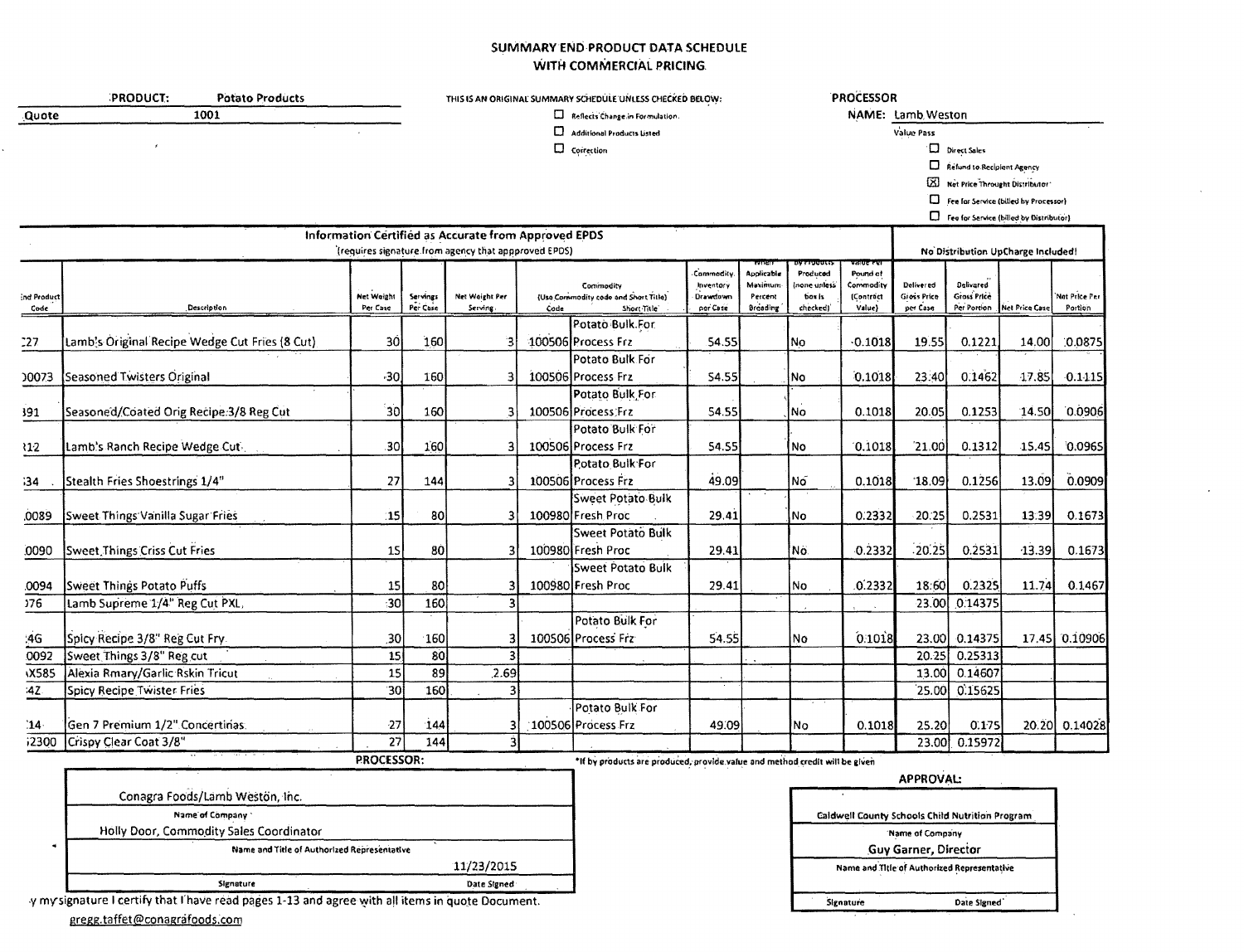#### **SEPDS A**  $\sim 2$  . isto Alexander

#### $\Box$ National Summary

(EPDS administrator USDA)

- **State Summary**  $\Box$ 
	- $(EPDS)$  approved by existence and  $p$ ).

Rollocas Chenovin Formulation (hold)

THIS IS AN ORIGINAL SUMMARY SCHEDULE UNLESS CHECKED BELOW:

- Annuore: Products Linien 3  $\Box$
- $\Box$ Correction

 $\Box$ 

ConAgra Lamb-Weston

VALUE PASS THROUGH SYSTEMS APPROVED:

- $\Box$ Direct Sale
- $\Box$ Recognize Remaining Ayersey
- $\Box$ Nei Price Through Discriburer
- Ó Feeling Sherian (Internation Proposition)
- $\Box$  $\hat{F}_i$  is  $\hat{F}_j$  is a set of  $\hat{a}_i$  (in the grow Decreasing  $\hat{F}_j$

|       | Information Certified as Accurate from Approved EPDS (roughts superior from agency facto sprayed EPDS) |                                     |                 |                                                                 |        |                                                     |                                          |                                             |                              |                                               | Certified by State Agency |                                                      |  |
|-------|--------------------------------------------------------------------------------------------------------|-------------------------------------|-----------------|-----------------------------------------------------------------|--------|-----------------------------------------------------|------------------------------------------|---------------------------------------------|------------------------------|-----------------------------------------------|---------------------------|------------------------------------------------------|--|
|       | End Product Code & Description                                                                         | Net<br>Weight<br>Per.Case<br>(lbs.) | <b>Servings</b> | Net Weight WBSCM<br>Per Case   per Serving   Item Code<br>(0t.) |        | <b>WBSCM Description</b>                            | DF.<br>Inventory<br>Drawdown<br>per case | <b>By Products</b><br>Produced <sup>*</sup> | Value per<br>pound of<br>DF. | Value of DF<br>per:<br>case<br>$(F \times H)$ | <b>Effective:</b><br>Date | <b>State Agency</b><br>Acceptance<br><b>Approval</b> |  |
|       |                                                                                                        |                                     |                 |                                                                 |        |                                                     |                                          |                                             |                              |                                               |                           | Check for quick:<br>n approval                       |  |
|       | А                                                                                                      | B                                   | <b>C</b>        | D                                                               |        | E.                                                  | F                                        | G                                           | $H^{\dagger}$                |                                               | $\mathbf{J}$              | ٠Ķ                                                   |  |
| 02126 | RUSETTES- SPUD-SKIN / Wedge Cut                                                                        | 30.00                               | 160             | 3,00                                                            | 100506 | POTATO BULK FOR:<br><b>PROCESS FRZ</b>              | 54.55                                    | <b>No</b>                                   | \$0,1018                     | \$5,55                                        |                           |                                                      |  |
| 02143 | Lamb's Supreme All Purpose Hash Browns!                                                                | 30.00                               | 213             | 2.25                                                            | 100506 | POTATO BULK FOR<br>PROCESS FRZ                      | 54,55                                    | <b>No</b>                                   | \$0.1018                     | \$5.55                                        |                           |                                                      |  |
| 21994 | Inland Valley 3/8" RC Fries                                                                            | 30.00                               | 160:            | 3.00                                                            | 100506 | POTATO BULK FOR-<br>PROCESS FRZ                     | 54.55                                    | No                                          | \$0,1018                     | \$5.55                                        |                           |                                                      |  |
| 2200D | Lamb's MunchSkins                                                                                      | 16.00                               | 86              | 3.00 <sub>1</sub>                                               | 100506 | POTATO BULK FOR<br>PROCESS FRZ.<br>POTATO BULK FOR: | 29:09                                    | No.                                         | \$0,1018                     | \$2.96.                                       |                           |                                                      |  |
| 24298 | Taterboy Western Spicy Wedges                                                                          | 30.00                               | 160             | 3.00                                                            | 100506 | PROCESS FRZ<br>POTATO BULK FOR.                     | 54.55                                    | No                                          | \$0.1018                     | \$5.55                                        |                           |                                                      |  |
| 24322 | Taterboy Western Spicy Crispy OOQ's                                                                    | 30.00                               | 160             | $3.00^{\circ}$                                                  | 100506 | PROCESS FRZ<br>POTATO BULK FOR                      | 54.55                                    | No.                                         | \$0,1018                     | \$5.55                                        |                           |                                                      |  |
| 24504 | Taterboy Long Brach 3/8" Regular Cut Wester Spicy                                                      | 30.00                               | 160             | 3.00.                                                           | 100506 | PROCESS FRZ                                         | 54.55                                    | No                                          | \$0,1018                     | \$5.55                                        |                           |                                                      |  |
| 23C   | Canola Quick Shoestrings (1/4) Ovenable                                                                | 24.00                               | 128.            | 3.00 <sub>1</sub>                                               | 100506 | POTATO BULK FOR<br>PROCESS FRZ                      | 43.64                                    | No                                          | $-50.1018$                   | \$4.44                                        |                           |                                                      |  |
| 23G   | Canola Quick. Thin Regular Cut (5/16) Ovenable                                                         | 24.00                               | 128.            | 3,00                                                            | 100506 | POTATO BULK FOR<br>PROCESS FRZ                      | 43.64                                    | No                                          | \$0.1018                     | \$4.44                                        |                           |                                                      |  |
| 23L   | Canola Quick Thin Concertinas (3/8) Ovenable                                                           | 24.00                               | 128.            | 3,00.                                                           | 100506 | POTATO BULK FOR<br>PROCESS FRZ                      | 43.64                                    | No                                          | \$0.1018                     | \$4.44                                        |                           |                                                      |  |
| .24G  | Lamb's Seasoned 3/8" RC Spicy Recipe                                                                   | 30.00                               | 160             | 3.00                                                            | 100506 | POTATO BULK FOR<br>PROCESS FRZ                      | 54.55                                    | No.                                         | \$0,1018                     | \$5.55                                        |                           |                                                      |  |
| 24U   | Lamb's Seasoned Mini Bakers                                                                            | 30.00                               | 160             | 3.00                                                            | 100506 | POTATO BULK FOR<br>PROCESS FRZ<br>POTATO BULK FOR   | 54.55                                    | Νö                                          | \$0,1018                     | \$5,55                                        |                           |                                                      |  |
| 30H   | Lamb's Natural Chips                                                                                   | 30.00                               | 160             | $3.00 -$                                                        | 100506 | PROCESS FRZ<br>POTATO BULK FOR                      | 54.55                                    | <b>No</b>                                   | \$0,1018                     | \$5.55                                        |                           |                                                      |  |
| 32N   | Lamb Weston Private Reserve Breakfast Cubes                                                            | 36.00:                              | 192:            | 3,00:                                                           | 100506 | PROCESS FRZ                                         | 65:45                                    | Nó                                          | \$0.1018                     | \$6.66                                        |                           |                                                      |  |
| 33230 | Lamb Weston Roasted Sweet Potatoes                                                                     | 40,00                               | 214             | 3.00                                                            | 100980 | <b>SWEET POTATO BULK</b><br>FRESH PROC              | 78,43                                    | <b>No</b>                                   | \$0.2332                     | \$18.29                                       |                           |                                                      |  |
| 33D   | Private Reserve 10 Cut Crinkle Wedge                                                                   | 30.00                               | 160.            | 3.00.                                                           | 100506 | <b>POTATO BULK FOR</b><br>PROCESS FRZ               | 54.55                                    | No                                          | \$0,1018                     | \$5.55                                        |                           |                                                      |  |
| A01   | Lamb's Supreme Hi-Fries 1/4" SS                                                                        | 27.00                               | 144             | 3.00                                                            | 100506 | POTATO BULK FOR<br>PROCESS FRZ                      | 49.09                                    | No                                          | \$0:1018                     | \$5.00                                        |                           |                                                      |  |
| A10   | Lamb's Seasoned Jr Jo Jo's                                                                             | 30.00                               | 160'            | 3,00                                                            | 100506 | POTATO BULK FOR<br>PROCESS FRZ                      | 54.55                                    | No                                          | \$0,1018                     | \$5.55                                        |                           |                                                      |  |

SUMMARY END PRODUCT DATA SCHEDULE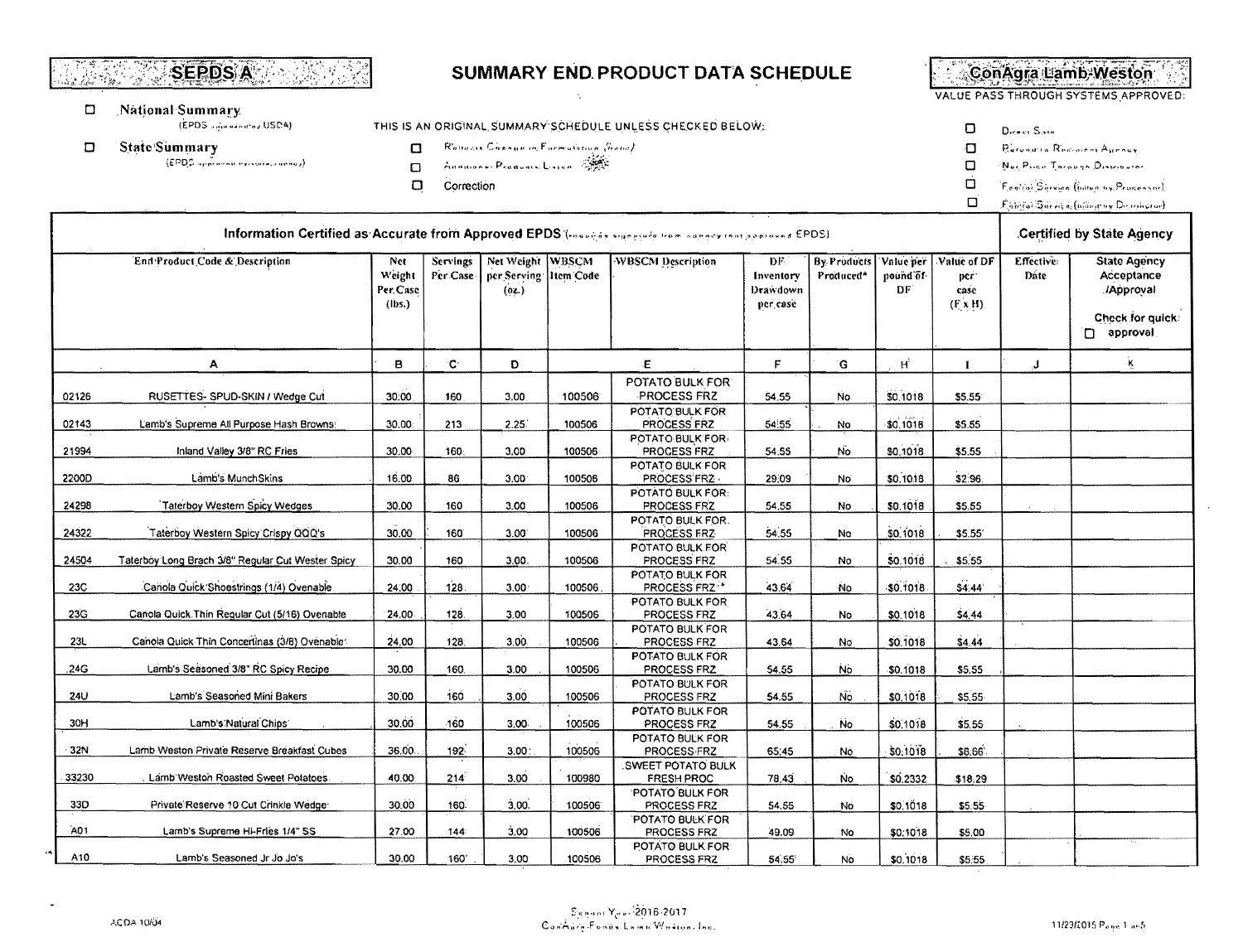|                  | <b>End Product Code &amp; Description</b>             | Net<br>Weight<br>Per Case<br>$(\mathsf{lbs.})$ | Servings<br>Per Case | Net Weight WBSCM<br>per Serving litem Code<br>(0z) |         | <b>WBSCM</b> Description               | DF<br>Inventory<br>Drawdown<br>per case | By Products<br>Produced* | Value per<br>pound of<br>DF. | Value of DF<br>per<br>case.<br>(F x H) | <b>Effective</b><br>Date: | <b>State Agency</b><br>Acceptance<br><b>Approval</b><br>Check for quick.<br>approval |
|------------------|-------------------------------------------------------|------------------------------------------------|----------------------|----------------------------------------------------|---------|----------------------------------------|-----------------------------------------|--------------------------|------------------------------|----------------------------------------|---------------------------|--------------------------------------------------------------------------------------|
|                  | A                                                     | в                                              | Ċ.                   | D                                                  |         | Έ                                      | F                                       | G.                       | Η.                           | Ŧ.                                     | J.                        | K.                                                                                   |
|                  |                                                       |                                                |                      |                                                    |         | POTATO BULK FOR                        |                                         |                          |                              |                                        |                           |                                                                                      |
| A26              | Tater Roundabouts                                     | 30.00                                          | 160                  | 3.00                                               | 100506  | PROCESS FRZ<br>POTATO BULK FOR         | 54.55                                   | No.                      | \$0.1018                     | \$5.55                                 |                           |                                                                                      |
| A28              | Original Recipe Crispy Cubes                          | 36.00                                          | 192                  | 3.00.                                              | 100506  | PROCESS FRZ                            | 65.45                                   | No                       | \$0,1018                     | \$6,66                                 |                           |                                                                                      |
| A40              | Lamb Weston Southern Style Wedge Cut                  | 30.00                                          | 160                  | 3.00                                               | 100506  | POTATO BULK FOR<br>PROCESS FRZ         | 54.55                                   | No                       | \$0,1018                     | \$5.55                                 |                           |                                                                                      |
|                  |                                                       |                                                |                      |                                                    |         | <b>POTATO BULK FOR.</b>                |                                         |                          |                              |                                        |                           |                                                                                      |
| AX505            | Alexia Wedge Cuts                                     | 30.00                                          | 160                  | 3.00                                               | 100506  | PROCESS FRZ                            | 54.55                                   | <b>No</b>                | \$0.1018                     | \$5.55                                 |                           |                                                                                      |
| <b>B03</b>       | Lamb Supreme Tri-Patties 2 oz.                        | 30.00                                          | 240                  | 2.00                                               | 100506  | POTATO BULK FOR.<br>PROCESS FRZ        | 54.55                                   | <b>No</b>                | \$0.1018                     | \$5,55                                 |                           |                                                                                      |
|                  |                                                       |                                                |                      |                                                    |         | <b>POTATO BULK FOR</b>                 |                                         |                          |                              |                                        |                           |                                                                                      |
| 827              | Lamb Supreme Fast Browns                              | 21.00                                          | 134                  | 2.50                                               | 100506  | <b>PROCESS FRZ</b>                     | 38,18                                   | <b>No</b>                | \$0.1018                     | \$3.89                                 |                           |                                                                                      |
| B43              | Seasoned Thin Regular Cuts-Original                   | 30.00                                          | 160                  | 3.00 <sup>1</sup>                                  | 100506  | POTATO BULK FOR<br>PROCESS FRZ         | 54,55                                   | No.                      | \$0.1018                     | \$5.55                                 |                           |                                                                                      |
|                  |                                                       |                                                |                      |                                                    |         | POTATO BULK FOR                        |                                         |                          |                              |                                        |                           |                                                                                      |
| B91 <sup>-</sup> | Seasoned/Coated Original Recipe 3/8" Regular Cut-     | 30.00                                          | 160.                 | 3,00.                                              | 100506  | PROCESS FRZ                            | 54.55                                   | No                       | \$0.1018                     | 35.55                                  |                           |                                                                                      |
| C0034            | Colossal Crisp Shoestrings 1/4"                       | 27.00                                          | 144                  | $3,00^{\circ}$                                     | 100506  | POTATO BULK FOR<br>PROCESS FRZ         | 49.09                                   | No                       | \$0,1018                     | \$5,00                                 |                           |                                                                                      |
|                  |                                                       |                                                |                      |                                                    |         | POTATO BULK FOR                        |                                         |                          |                              |                                        |                           |                                                                                      |
| C0057            | Colossal Crisp                                        | 30.00                                          | 160                  | $3.00 -$                                           | 100506  | PROCESS FRZ<br>POTATO BULK FOR.        | 54.55                                   | No.                      | \$0,1018                     | \$5,55                                 |                           |                                                                                      |
| C0058            | LW Colossal Crisp Seasoned Curly QQQ                  | ,24.00                                         | 128                  | 3 <sub>oz</sub>                                    | 100506  | PROCESS FRZ                            | 43.64                                   | No                       | \$0,1018                     | \$4,44                                 |                           |                                                                                      |
|                  |                                                       |                                                |                      |                                                    |         | POTATO BULK FOR                        |                                         |                          |                              |                                        |                           |                                                                                      |
| C0084            | Lamb's Natural Twister                                | 30.00                                          | 160                  | 3.00                                               | 100506  | PROCESS FRZ<br>POTATO BULK FOR         | 54.55                                   | <b>No</b>                | \$0,1018                     | \$5.55                                 |                           |                                                                                      |
| C22              | Tater Valley 1/2" Crinkle Cut Oven Browns             | 30.00                                          | 160                  | 3.00                                               | -100506 | PROCESS FRZ                            | 54.55                                   | No                       | $-50.1018$                   | \$5.55                                 |                           |                                                                                      |
|                  |                                                       |                                                | 160.                 |                                                    |         | POTATO BULK FOR                        |                                         |                          |                              |                                        |                           |                                                                                      |
| C26              | Crispy Coat Thin Regular Cut 5/16"                    | 30.00                                          |                      | 3,00                                               | 100506  | PROCESS FRZ<br>POTATO BULK FOR.        | 54.55                                   | No                       | \$0.1018                     | \$5.55                                 |                           |                                                                                      |
| C27              | Lamb's Original Recipe Wedge Cut Fries (8 cut wedges) | 30.00                                          | 160                  | $-3.00$                                            | 100506  | PROCESS FRZ                            | 54.55                                   | `No                      | \$0,1018                     | \$5.55                                 |                           |                                                                                      |
| C28              | Crispy Coat Regular Cuts 3/8"                         | 30,00                                          | 160                  | 3.00                                               | 100506  | POTATO BULK FOR:<br>PROCESS FRZ        | 54.55                                   | No                       | \$0.1018                     | 35.55                                  |                           |                                                                                      |
|                  |                                                       |                                                |                      |                                                    |         | POTATO BULK FOR                        |                                         |                          |                              |                                        |                           |                                                                                      |
| C55              | Lamb's Supreme Thin Regular Cuts (5/16)               | 30.00                                          | 160                  | 3.00                                               | 100506  | PROCESS FRZ                            | 54.55                                   | No.                      | \$0,1018                     | \$5.55                                 |                           |                                                                                      |
| D0073            | Seasoned Twisters Original                            | 30.00                                          | 160                  | 3.00                                               | 100506  | POTATO BULK FOR<br>PROCESS FRZ         | 54.55                                   | No <sup>-</sup>          | 50,1018                      | 55.55                                  |                           |                                                                                      |
|                  |                                                       |                                                |                      |                                                    |         | POTATO BULK, FOR                       |                                         |                          |                              |                                        |                           |                                                                                      |
| D <sub>23</sub>  | Original Recipe Criss Cut Fries                       | $-27.00$                                       | 144                  | 3.00                                               | 100506  | PROCESS FRZ                            | 49.09                                   | ۰No.                     | \$0,1018                     | $-55.00$                               |                           |                                                                                      |
| E02              | Lamb's Supreme Steak House                            | 30.00                                          | 160                  | 3.00                                               | 100506  | POTATO BULK FOR.<br>PROCESS FRZ        | 54.55                                   | No                       | \$0.1018                     | 55.55                                  |                           |                                                                                      |
|                  |                                                       |                                                |                      |                                                    |         | POTATO BULK, FOR                       |                                         |                          |                              |                                        |                           |                                                                                      |
| F90              | Lamb's Supreme Home Browns (Formed Patty)             | 33.75                                          | 240                  | 2.25                                               | 100506  | PROCESS FRZ                            | 61.36                                   | No                       | \$0.1018                     | \$6.25.                                |                           |                                                                                      |
| G5300            | Lamb's Supreme/ Side O' Browns                        | 33.75                                          | 240                  | $-2.25$                                            | 100506  | POTATO BULK FOR.<br>PROCESS FRZ        | 61.36                                   | :No:                     | .50.1018                     | \$6.25                                 |                           |                                                                                      |
|                  |                                                       |                                                |                      |                                                    |         | POTATO BULK FOR                        |                                         |                          |                              |                                        |                           |                                                                                      |
| H30              | Lamb's Supreme Tater Puff's                           | 30.00                                          | 160                  | 3.00                                               | 100506  | <b>PROCESS FRZ</b><br>POTATO BULK FOR: | 54.55                                   | No                       | \$0.1018                     | $-55,55$                               |                           |                                                                                      |
| H40              | Lamb's Supreme/Potato Stix                            | 24.00                                          | 128                  | 3,00                                               | 100506  | PROCESS FRZ                            | 43,64                                   | No                       | \$0.1018                     | \$4.44                                 |                           |                                                                                      |
|                  |                                                       |                                                |                      |                                                    |         | POTATO BULK FOR                        |                                         |                          |                              |                                        |                           |                                                                                      |
| J71              | LW 3/8" Time Saver Potato Cubes                       | 36,00                                          | 148                  | 3,90                                               | 100506  | PROCESS FRZ<br>POTATO BULK FOR         | 65.45                                   | No.                      | \$0.1018                     | \$6.66                                 |                           |                                                                                      |
| J73              | LW 5/8" Time Saver Potato Dices-                      | $-36.00$                                       | $^{\prime}$ 148      | .3.90                                              | 100506  | PROCESS FRZ                            | 65.45                                   | No.                      | 30.1018                      | \$6.66                                 |                           |                                                                                      |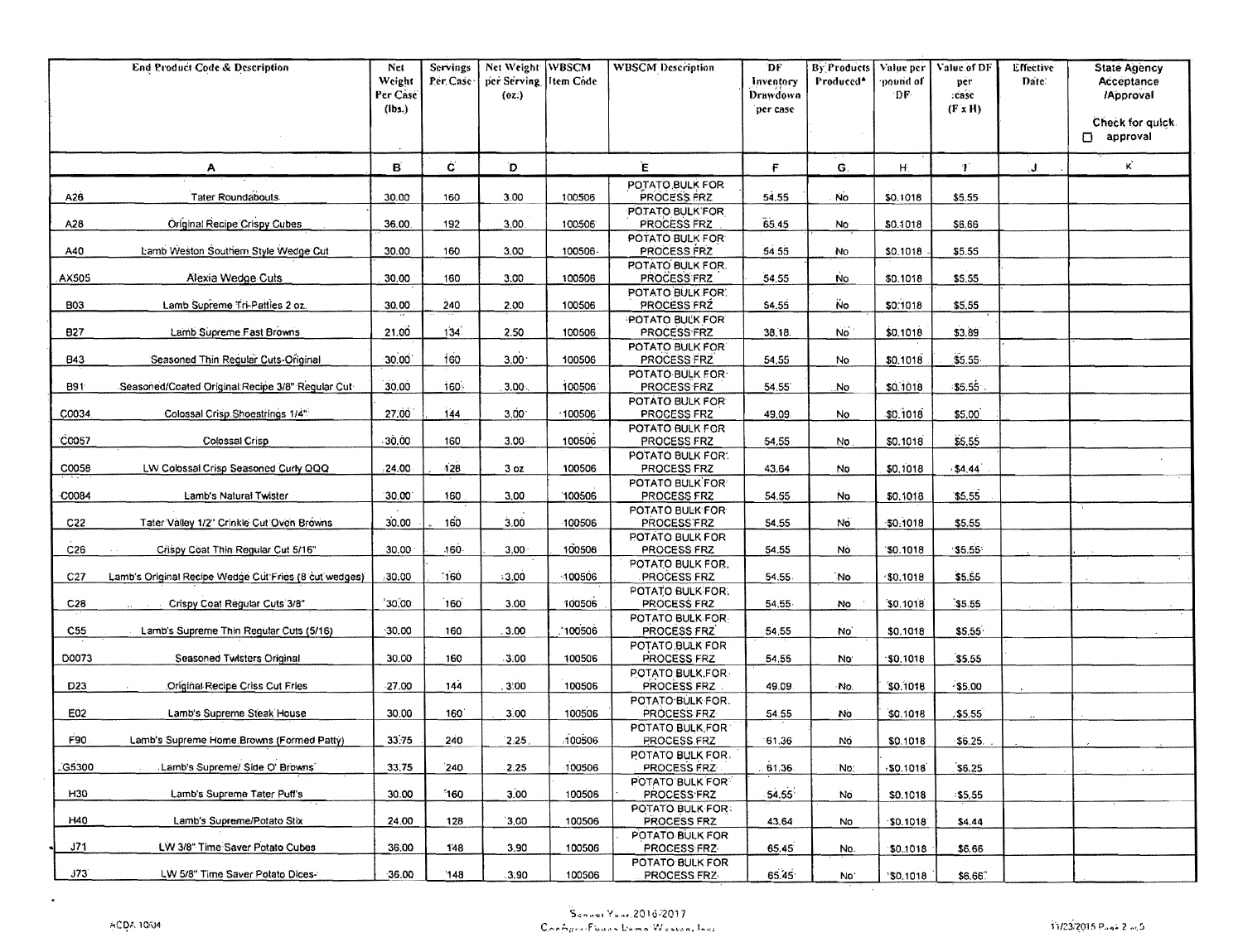|                 | End Product Code'& Description                       | Net<br>Weight<br>Per Case<br>$($ lbs. $)$ | Servings<br>Per Case | Net Weight WBSCM<br>per Serving   Item Code<br>(07.) |         | <b>WBSCM</b> Description                | DF.<br>Inventory<br>Drawdown<br>per case | By Products<br>'Produced* | Value per<br>pound of<br>DF | Value of DF<br>per<br>case<br>(F x H) | Effective<br>Date | <b>State Agency</b><br>Acceptance<br>/Approval<br>Check for quick |
|-----------------|------------------------------------------------------|-------------------------------------------|----------------------|------------------------------------------------------|---------|-----------------------------------------|------------------------------------------|---------------------------|-----------------------------|---------------------------------------|-------------------|-------------------------------------------------------------------|
|                 |                                                      |                                           |                      |                                                      |         |                                         |                                          |                           |                             |                                       |                   | $\Box$ approval                                                   |
|                 | A                                                    | в                                         | $\mathbf C$          | D.                                                   |         | E                                       | F                                        | G                         | H                           | Ŧ                                     | J                 | Κ,                                                                |
| K0120           | Lamb's Seasoned Mini Criss Cuts                      | 24.00                                     | 128                  | $-3.00$                                              | 100506  | <b>POTATO BULK FOR</b><br>PROCESS FRZ   | 43.64                                    | ۰Nő                       | \$0.1018                    | \$4.44                                |                   |                                                                   |
| K39             | Lamb Weston Mini Potato Cakes                        | 18.00                                     | 96                   | 3.00                                                 | 100506  | POTATO BULK FOR<br>PROCESS FRZ          | 32.73                                    | <b>No</b>                 | \$0,1018                    | \$3.33                                |                   |                                                                   |
| L0082           | Sweet Things Seasoned Wavelength                     | $-15.00$                                  | $80 -$               | 3,00                                                 | 100980  | SWEET POTATO BULK<br>FRESH PROC.        | 29.41                                    | 'No                       | \$0.2332                    | .\$6.86                               |                   |                                                                   |
| L0084           | Sweet Things 3/8" Crinkle Cut Sweet Potato Fries     | 15.00                                     | 80                   | 3.00                                                 | 100980  | SWEET POTATO BULK<br><b>FRESH PROC</b>  | $-29.41$                                 | No.                       | \$0.2332                    | \$6.86                                |                   |                                                                   |
| L0089           | Sweet Things Vanilla Sugar Fries                     | 15,00                                     | 80                   | 3.00                                                 | 100980  | SWEET POTATO BULK<br>FRESH PROC.        | 29.41                                    | No                        | \$0.2332                    | \$6,86                                |                   |                                                                   |
|                 |                                                      |                                           |                      |                                                      |         | SWEET POTATO BULK                       |                                          |                           |                             |                                       |                   |                                                                   |
| L0090           | Sweet Things Criss Cut Fries                         | 15.00                                     | 80                   | 3:00                                                 | 100980  | FRESH PROC<br>SWEET POTATO BULK         | 29.41                                    | No.                       | \$0:2332                    | \$6.86                                |                   |                                                                   |
| L0091           | SWEET'THINGS® / Sweet Potato 5/16" Regular Cut Fries | 15,00                                     | 80.                  | 3.00                                                 | 100980  | <b>FRESH PROC</b><br>SWEET POTATO BULK  | $-29.41$                                 | Ńo                        | \$0.2332                    | \$6,86                                |                   |                                                                   |
| L0094           | Lamb Weston Sweet Things Potato Puffs                | 15,00                                     | 180                  | 3.00                                                 | 100980  | FRESH PROC                              | 29.41                                    | No.                       | \$0.2332                    | \$6,86                                |                   |                                                                   |
| L0097           | SWEET THINGS®'. Sweet Potato Seasoned Rib Cut        | 15.00                                     | 80                   | 3.00                                                 | 100980  | SWEET POTATO BULK<br>FRESH PROC         | 29.41                                    | <b>No</b>                 | \$0.2332                    | \$6.86                                |                   |                                                                   |
| L0099           | Sweet Things Crispy Cube.                            | 15.00                                     | .80                  | 3.00                                                 | 100980  | SWEET POTATO BULK<br><b>FRESH PROC.</b> | 29:41                                    | <b>No</b>                 | \$0.2332                    | \$6.86                                |                   |                                                                   |
| L0100           | Sweet Things Chef's 3/8" Regular Cut                 | 15.00                                     | 80                   | 3.00                                                 | 100980  | SWEET POTATO BULK<br>FRESH PROC         | 29.41                                    | <b>No</b>                 | \$0.2332                    | \$6,86                                |                   |                                                                   |
| L0101           | Sweet Things 3/8" Concertina                         | 15.00                                     | 80                   | 3.00                                                 | 100980  | SWEET POTATO BULK<br>FRESH PROC         | 29.41                                    | <b>No</b>                 | \$0,2332                    | \$6,86                                |                   |                                                                   |
|                 |                                                      |                                           |                      |                                                      |         | SWEET POTATO BULK                       |                                          |                           |                             |                                       |                   |                                                                   |
| L0102           | Sweet Things Seasoned Trim Fry                       | 15.00                                     | 80                   | 3,00                                                 | 100980  | FRESH PROC.<br>SWEET: POTATO BULK       | 29,41                                    | No                        | \$0,2332                    | \$6.86                                |                   |                                                                   |
| L0103           | Sweet Things Seasoned Platter Fry                    | 15.00                                     | 80                   | 3.00                                                 | 100980  | FRESH PROC                              | 29.41                                    | No                        | \$0.2332                    | \$6.86                                |                   |                                                                   |
| L8000           | Lamb Weston Sweet Things Trim Fries                  | 15.00                                     | :80                  | 3,00                                                 | 100980  | SWEET POTATO BULK-<br>FRESH PROC        | 29.41                                    | No                        | \$0.2332.                   | \$6.86                                |                   |                                                                   |
| L8100           | Lamb Weston Sweet Things Platter Fries               | 15.00                                     | 80                   | 3.00                                                 | 100980  | SWEET POTATO BULK<br><b>FRESH PROC</b>  | 29,41                                    | No                        | \$0,2332                    | \$6.86                                |                   |                                                                   |
| M0007           | Mashed Sweet Potatoes (serving: 2/3 cup)             | 24.00                                     | 78                   | 4.94                                                 | 100980  | SWEET POTATO BULK-<br>FRESH PROC        | 33,33                                    | No                        | \$0,2332                    | \$7.77                                |                   |                                                                   |
|                 |                                                      |                                           |                      |                                                      |         | POTATO.BULK:FOR'                        |                                          |                           |                             |                                       |                   |                                                                   |
| M0013           | Jalapeño Cheddar Redskin Mashed                      | $24.00 -$                                 | 78                   | 3.00                                                 | 100506  | PROCESS FRZ<br>POTATO BULK FOR          | 34.91                                    | No.                       | \$0,1018                    | \$3.55                                |                   |                                                                   |
| M12             | Seasoned Mashed                                      | 24.00.                                    | 78                   | 3.00                                                 | 100506  | PROCESS FRZ<br>POTATO BULK FOR          | 32.73                                    | No                        | \$0.1018                    | \$3.33                                |                   |                                                                   |
| M14             | Lamb's Supreme Lightly Seasoned Mashed               | 24.00                                     | 78                   | 4.94'                                                | 1005061 | PROCESS FRZ                             | 43.64                                    | No                        | \$0.1018                    | \$4.44                                |                   |                                                                   |
| M15             | Lamb's Supreme Low Fat Recipe Mashed                 | 24:00                                     | 78                   | 4.94                                                 | 100506  | POTATO BULK FOR<br><b>PROCESS FRZ</b>   | 43,64                                    | No                        | \$0,1018                    | \$4,44                                |                   |                                                                   |
| M <sub>16</sub> | Lamb's Supreme Original Mashed Potatoes              | 24.00                                     | -78                  | $4.92^{\circ}$                                       | 100506  | POTATO BULK FOR:<br>PROCESS FRZ         | 43.64                                    | No                        | \$0,1018                    | \$4.44                                |                   |                                                                   |
| M18             | Lamb's Supreme Lightly Seasoned Mashed,              | 24.00                                     | 78                   | 4.94                                                 | 100506  | <b>POTATO BULK FOR</b><br>PROCESS FRZ   | 43.64                                    | No                        | \$0.1018                    | \$4.44                                |                   |                                                                   |
| M8000           | Monarch/Sweet Things Trim Fries                      | 15.00                                     | 80                   | 3,00.                                                | 100980  | SWEET POTATO BULK<br><b>FRESH PROC:</b> | 29.41                                    | No.                       | \$0.2332.                   | \$6.86                                |                   |                                                                   |
| M8100.          | Monarch/Sweet Things Platter Fries                   | 15.00                                     | 80                   | 3.00                                                 | 100980  | SWEET POTATO BULK<br>FRESH PROC         | 29.41                                    | No                        | \$0.2332                    | \$6,86                                |                   |                                                                   |
| M9400           | Monarch/Sweet Things Potato Puffs                    | 15.00                                     | 80                   | 3.00                                                 | 100980  | SWEET POTATO BULK<br>FRESH PROC         | 29,41                                    | No                        | \$0.2332                    | \$6.86                                |                   |                                                                   |

 $\sim 10$ 

 $\sim$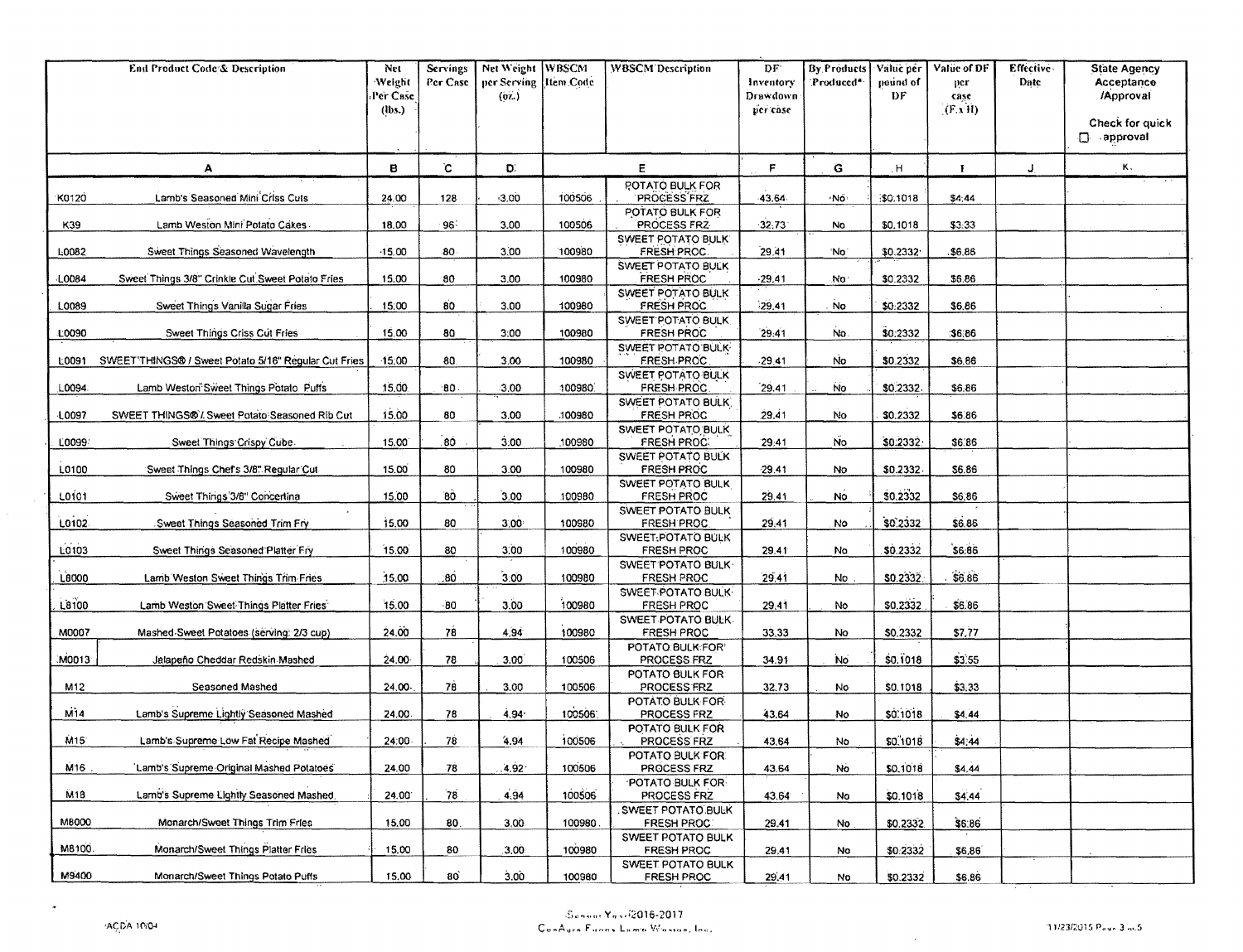| $\mathbf{C}^*$<br>E.<br>F<br>Ķ<br>B<br>G<br>H.<br>Đ.<br>Æ.<br>۰J.<br>Α.<br>POTATO BULK FOR<br>\$0.1018<br>100506<br>PROCESS FRZ<br>54.55<br>\$5.55<br>30.00<br>98<br>4.92<br>N88<br>Lamb's Homestyle Mashed, Potatoes<br>No<br><b>POTATO BULK FOR</b><br>P40<br>LAMB'S TANTALIZER ROUND STUFFED SPUDZ<br>32.73<br>\$0.1018<br>\$3:33<br>18.00<br>96<br>3.00<br>100506<br>PROCESS FRZ<br>No<br><b>POTATO BULK FOR</b><br>\$0,1018<br>\$5:00<br>P55<br>Lamb's Natural Crisscut Fries<br>27.00<br>3,00<br><b>PROCESS FRZ</b><br>49.09<br>144<br>100506<br>No<br>POTATO BULK FOR<br>Park Premium: 3/8" Regular Cut Fries<br>30.00<br>160<br><b>PROCESS FRZ</b><br>54.55<br>\$0,1018<br>\$5.55<br>PP24<br>3.00<br>100506<br>No<br>POTATO BULK FOR<br>30.00<br>160<br>\$5.55<br>PP50<br>Park Premium Potato Rounds<br>3.00<br>100506<br>PROCESS FRZ<br>54.55<br>No.<br>\$0,1018<br>(POTATO BULK FOR<br>160<br>30.00<br>3.00<br>100506<br>\$5.55<br>PP51<br>Park Premium Roundabouts<br>PROCESS FRZ<br>54.55<br>No<br>\$0.1018<br>POTATO BULK FOR<br>$238 -$<br>\$5.55<br>PP <sub>52</sub><br>57 <sub>g</sub><br>54,55<br>No<br>\$0,1018<br>Park Premium Tater Wedges (Triangles)<br>30.00<br>100506<br>PROCESS FRZ<br>POTATO BULK FOR<br>Lamb Weston Quick Bites 1/2" Crinkle Cut<br>27.00<br>144<br>3.00<br>PROCESS FRZ<br>49.09<br>\$0.1018<br>\$5,00<br>Q49<br>100506<br>No<br>POTATO BULK FOR<br>3.00 <sub>1</sub><br>54.55<br>\$5.55<br>Lamb's Natural 8-Segment Wedges<br>30.00<br>160<br>100506<br>PROCESS FRZ<br>No<br>\$0,1018<br>Q80<br>POTATO BULK FOR<br>3,00<br>PROCESS FRZ<br>\$5.55<br>R12-<br>Lamb's Ranch Recipe Wedge Cut Polatoes<br>30.00<br>160<br>100506<br>54.55<br>No<br>\$0,1018<br>POTATO BULK FOR<br>3.00<br>100506<br>PROCESS FRZ<br>54.55<br>\$5.55<br><b>R45</b><br>RusEttes 1/2" Oven Crinkle Cuts:<br>30.00<br>160<br>\$0,1018<br>No<br>POTATO BULK FOR<br>Rapid Russett 1/2" Crinkle Cut<br>30.00<br>160<br>3.00<br>100506<br>PROCESS FRZ<br>54.55<br>No<br>\$0,1018<br>\$5.55<br>RR01<br>POTATO BULK FOR<br>3:00<br>27.00<br><b>RR06</b><br>Rapid Russet 1/4" Shoestrings.<br>144<br>100506<br>PROCESS FRZ<br>49.09<br>No<br>\$0,1018<br>\$5.00<br>POTATO BULK FOR<br>3.00<br><b>RR41</b><br>Rapid Russett OVEN 1/2" Crinkle Cut<br>30,00<br>160<br>100506<br>PROCESS FRZ<br>54.55<br>No<br>\$0,1018<br>\$5.55<br>POTATO BULK FOR<br>160<br>3.00<br>100506<br>\$5,55<br><b>RR45</b><br>Rapid Russet Natural 5/16" Regular Cut Fries<br>30.00<br>PROCESS FRZ<br>54.55<br>No<br>\$0,1018<br>POTATO BULK FOR<br>3,00<br>30.00<br>160<br>100506<br>PROCESS FRZ<br>54.55<br>\$5.55<br>S0003<br>Stéalth Natural RC (5/16)<br>No<br>\$0,1018<br>POTATO BULK FOR<br>PROCESS FRZ<br>30,00<br>3,00<br>54.55<br>\$5,55<br>S0007<br>Oven Roasted Wedges w/canola.oil<br>160<br>100506<br>No<br>\$0,1018<br>POTATO BULK FOR<br>3.00<br>100506<br>\$5.55<br>\$0008<br>30.00<br>160<br>PROCESS FRZ.<br>54.55<br>Oven Roasted 1/2" Concertina w/canola oil<br>No<br>\$0.1018<br>POTATO BULK FOR<br>3.00<br><b>S0009</b><br>Supreme Oven Roasted 3/8" RC Seasoned<br>30.00<br>160<br>100506<br>PROCESS FRZ<br>54,55<br>\$0,1018<br>\$5.55<br>No<br>POTATO BULK FOR<br>S0022<br>Stealth Seasoned Thin Crinkle Cut<br>30,00<br>3.00<br>100506<br>160<br>PROCESS FRZ<br>54.55<br>No<br>\$0,1018<br>\$5.55<br>POTATO BULK FOR<br>S0026<br>30.00<br>160<br>3.00 <sub>1</sub><br>PROCESS FRZ<br>54.55<br>No.<br>L'amb Weston Starz:<br>100506<br>\$5.55<br>\$0,1018<br>POTATO BULK FOR<br>S14<br>27:00<br>Stealth 1/4" SS<br>144.<br>3.00<br>100506<br>PROCESS FRZ<br>49.09<br>No.<br>\$0,1018<br>\$5.00<br>POTATO BULK FOR<br>S <sub>15</sub><br>Stealth.1/2" Criss Cut Fry<br>3.00<br>100506<br>49.09<br>27.00<br>144<br>PROCESS FRZ<br>\$0,1018<br>\$5.00<br>No<br>POTATO BULK FOR<br>Si9<br>Stealth Fries Regular Cut<br>3.00<br>100506.<br>PROCESS FRZ<br>30.00<br>160<br>54.55<br>\$0.1018<br>\$5.55<br>No<br>POTATO BULK FOR<br>534<br>Stealth Fries Shoestrings (1/4)<br>27,00<br>144<br>3.00<br>100506<br>PROCESS FRZ.<br>49,09<br>No<br>\$0.1018<br>\$5.00<br>POTATO BULK FOR<br>S35<br>Stealth Fries Thin Requiar Cuts (5/16)<br>30.00.<br>160<br>3,00 | End Product Code & Description | Net<br>Weight<br>Per Case<br>$\left(\text{lbs.}\right)^{3}$ | Servings<br>Per Case | Net Weight WBSCM<br>per Serving-Htem Code<br>(02.) |        | <b>WBSCM</b> Description | DF<br>Inventory<br>Drawdown<br>per case | By Products<br>Produced <sup>*</sup> | Value per<br>pound of<br>DF | Value of DF<br>ner<br>case<br>$(F \times H)$ | <b>Effective</b><br>Date | <b>State Agency</b><br>-Acceptance-<br>/Approval<br>Check for quick<br>$\Box$ approval |
|------------------------------------------------------------------------------------------------------------------------------------------------------------------------------------------------------------------------------------------------------------------------------------------------------------------------------------------------------------------------------------------------------------------------------------------------------------------------------------------------------------------------------------------------------------------------------------------------------------------------------------------------------------------------------------------------------------------------------------------------------------------------------------------------------------------------------------------------------------------------------------------------------------------------------------------------------------------------------------------------------------------------------------------------------------------------------------------------------------------------------------------------------------------------------------------------------------------------------------------------------------------------------------------------------------------------------------------------------------------------------------------------------------------------------------------------------------------------------------------------------------------------------------------------------------------------------------------------------------------------------------------------------------------------------------------------------------------------------------------------------------------------------------------------------------------------------------------------------------------------------------------------------------------------------------------------------------------------------------------------------------------------------------------------------------------------------------------------------------------------------------------------------------------------------------------------------------------------------------------------------------------------------------------------------------------------------------------------------------------------------------------------------------------------------------------------------------------------------------------------------------------------------------------------------------------------------------------------------------------------------------------------------------------------------------------------------------------------------------------------------------------------------------------------------------------------------------------------------------------------------------------------------------------------------------------------------------------------------------------------------------------------------------------------------------------------------------------------------------------------------------------------------------------------------------------------------------------------------------------------------------------------------------------------------------------------------------------------------------------------------------------------------------------------------------------------------------------------------------------------------------------------------------------------------------------------------------------------------------------------------------------------------------------------------------------------------------------------------------------------------------------------------------------------------------------------------------------------------------------------------------------------------------------------------------------------------------------------------------------------------------------------------------------------------------------------------------------------------------------------------------------------------------------------|--------------------------------|-------------------------------------------------------------|----------------------|----------------------------------------------------|--------|--------------------------|-----------------------------------------|--------------------------------------|-----------------------------|----------------------------------------------|--------------------------|----------------------------------------------------------------------------------------|
|                                                                                                                                                                                                                                                                                                                                                                                                                                                                                                                                                                                                                                                                                                                                                                                                                                                                                                                                                                                                                                                                                                                                                                                                                                                                                                                                                                                                                                                                                                                                                                                                                                                                                                                                                                                                                                                                                                                                                                                                                                                                                                                                                                                                                                                                                                                                                                                                                                                                                                                                                                                                                                                                                                                                                                                                                                                                                                                                                                                                                                                                                                                                                                                                                                                                                                                                                                                                                                                                                                                                                                                                                                                                                                                                                                                                                                                                                                                                                                                                                                                                                                                                                                        |                                |                                                             |                      |                                                    |        |                          |                                         |                                      |                             |                                              |                          |                                                                                        |
|                                                                                                                                                                                                                                                                                                                                                                                                                                                                                                                                                                                                                                                                                                                                                                                                                                                                                                                                                                                                                                                                                                                                                                                                                                                                                                                                                                                                                                                                                                                                                                                                                                                                                                                                                                                                                                                                                                                                                                                                                                                                                                                                                                                                                                                                                                                                                                                                                                                                                                                                                                                                                                                                                                                                                                                                                                                                                                                                                                                                                                                                                                                                                                                                                                                                                                                                                                                                                                                                                                                                                                                                                                                                                                                                                                                                                                                                                                                                                                                                                                                                                                                                                                        |                                |                                                             |                      |                                                    |        |                          |                                         |                                      |                             |                                              |                          |                                                                                        |
|                                                                                                                                                                                                                                                                                                                                                                                                                                                                                                                                                                                                                                                                                                                                                                                                                                                                                                                                                                                                                                                                                                                                                                                                                                                                                                                                                                                                                                                                                                                                                                                                                                                                                                                                                                                                                                                                                                                                                                                                                                                                                                                                                                                                                                                                                                                                                                                                                                                                                                                                                                                                                                                                                                                                                                                                                                                                                                                                                                                                                                                                                                                                                                                                                                                                                                                                                                                                                                                                                                                                                                                                                                                                                                                                                                                                                                                                                                                                                                                                                                                                                                                                                                        |                                |                                                             |                      |                                                    |        |                          |                                         |                                      |                             |                                              |                          |                                                                                        |
|                                                                                                                                                                                                                                                                                                                                                                                                                                                                                                                                                                                                                                                                                                                                                                                                                                                                                                                                                                                                                                                                                                                                                                                                                                                                                                                                                                                                                                                                                                                                                                                                                                                                                                                                                                                                                                                                                                                                                                                                                                                                                                                                                                                                                                                                                                                                                                                                                                                                                                                                                                                                                                                                                                                                                                                                                                                                                                                                                                                                                                                                                                                                                                                                                                                                                                                                                                                                                                                                                                                                                                                                                                                                                                                                                                                                                                                                                                                                                                                                                                                                                                                                                                        |                                |                                                             |                      |                                                    |        |                          |                                         |                                      |                             |                                              |                          |                                                                                        |
|                                                                                                                                                                                                                                                                                                                                                                                                                                                                                                                                                                                                                                                                                                                                                                                                                                                                                                                                                                                                                                                                                                                                                                                                                                                                                                                                                                                                                                                                                                                                                                                                                                                                                                                                                                                                                                                                                                                                                                                                                                                                                                                                                                                                                                                                                                                                                                                                                                                                                                                                                                                                                                                                                                                                                                                                                                                                                                                                                                                                                                                                                                                                                                                                                                                                                                                                                                                                                                                                                                                                                                                                                                                                                                                                                                                                                                                                                                                                                                                                                                                                                                                                                                        |                                |                                                             |                      |                                                    |        |                          |                                         |                                      |                             |                                              |                          |                                                                                        |
|                                                                                                                                                                                                                                                                                                                                                                                                                                                                                                                                                                                                                                                                                                                                                                                                                                                                                                                                                                                                                                                                                                                                                                                                                                                                                                                                                                                                                                                                                                                                                                                                                                                                                                                                                                                                                                                                                                                                                                                                                                                                                                                                                                                                                                                                                                                                                                                                                                                                                                                                                                                                                                                                                                                                                                                                                                                                                                                                                                                                                                                                                                                                                                                                                                                                                                                                                                                                                                                                                                                                                                                                                                                                                                                                                                                                                                                                                                                                                                                                                                                                                                                                                                        |                                |                                                             |                      |                                                    |        |                          |                                         |                                      |                             |                                              |                          |                                                                                        |
|                                                                                                                                                                                                                                                                                                                                                                                                                                                                                                                                                                                                                                                                                                                                                                                                                                                                                                                                                                                                                                                                                                                                                                                                                                                                                                                                                                                                                                                                                                                                                                                                                                                                                                                                                                                                                                                                                                                                                                                                                                                                                                                                                                                                                                                                                                                                                                                                                                                                                                                                                                                                                                                                                                                                                                                                                                                                                                                                                                                                                                                                                                                                                                                                                                                                                                                                                                                                                                                                                                                                                                                                                                                                                                                                                                                                                                                                                                                                                                                                                                                                                                                                                                        |                                |                                                             |                      |                                                    |        |                          |                                         |                                      |                             |                                              |                          |                                                                                        |
|                                                                                                                                                                                                                                                                                                                                                                                                                                                                                                                                                                                                                                                                                                                                                                                                                                                                                                                                                                                                                                                                                                                                                                                                                                                                                                                                                                                                                                                                                                                                                                                                                                                                                                                                                                                                                                                                                                                                                                                                                                                                                                                                                                                                                                                                                                                                                                                                                                                                                                                                                                                                                                                                                                                                                                                                                                                                                                                                                                                                                                                                                                                                                                                                                                                                                                                                                                                                                                                                                                                                                                                                                                                                                                                                                                                                                                                                                                                                                                                                                                                                                                                                                                        |                                |                                                             |                      |                                                    |        |                          |                                         |                                      |                             |                                              |                          |                                                                                        |
|                                                                                                                                                                                                                                                                                                                                                                                                                                                                                                                                                                                                                                                                                                                                                                                                                                                                                                                                                                                                                                                                                                                                                                                                                                                                                                                                                                                                                                                                                                                                                                                                                                                                                                                                                                                                                                                                                                                                                                                                                                                                                                                                                                                                                                                                                                                                                                                                                                                                                                                                                                                                                                                                                                                                                                                                                                                                                                                                                                                                                                                                                                                                                                                                                                                                                                                                                                                                                                                                                                                                                                                                                                                                                                                                                                                                                                                                                                                                                                                                                                                                                                                                                                        |                                |                                                             |                      |                                                    |        |                          |                                         |                                      |                             |                                              |                          |                                                                                        |
|                                                                                                                                                                                                                                                                                                                                                                                                                                                                                                                                                                                                                                                                                                                                                                                                                                                                                                                                                                                                                                                                                                                                                                                                                                                                                                                                                                                                                                                                                                                                                                                                                                                                                                                                                                                                                                                                                                                                                                                                                                                                                                                                                                                                                                                                                                                                                                                                                                                                                                                                                                                                                                                                                                                                                                                                                                                                                                                                                                                                                                                                                                                                                                                                                                                                                                                                                                                                                                                                                                                                                                                                                                                                                                                                                                                                                                                                                                                                                                                                                                                                                                                                                                        |                                |                                                             |                      |                                                    |        |                          |                                         |                                      |                             |                                              |                          |                                                                                        |
|                                                                                                                                                                                                                                                                                                                                                                                                                                                                                                                                                                                                                                                                                                                                                                                                                                                                                                                                                                                                                                                                                                                                                                                                                                                                                                                                                                                                                                                                                                                                                                                                                                                                                                                                                                                                                                                                                                                                                                                                                                                                                                                                                                                                                                                                                                                                                                                                                                                                                                                                                                                                                                                                                                                                                                                                                                                                                                                                                                                                                                                                                                                                                                                                                                                                                                                                                                                                                                                                                                                                                                                                                                                                                                                                                                                                                                                                                                                                                                                                                                                                                                                                                                        |                                |                                                             |                      |                                                    |        |                          |                                         |                                      |                             |                                              |                          |                                                                                        |
|                                                                                                                                                                                                                                                                                                                                                                                                                                                                                                                                                                                                                                                                                                                                                                                                                                                                                                                                                                                                                                                                                                                                                                                                                                                                                                                                                                                                                                                                                                                                                                                                                                                                                                                                                                                                                                                                                                                                                                                                                                                                                                                                                                                                                                                                                                                                                                                                                                                                                                                                                                                                                                                                                                                                                                                                                                                                                                                                                                                                                                                                                                                                                                                                                                                                                                                                                                                                                                                                                                                                                                                                                                                                                                                                                                                                                                                                                                                                                                                                                                                                                                                                                                        |                                |                                                             |                      |                                                    |        |                          |                                         |                                      |                             |                                              |                          |                                                                                        |
|                                                                                                                                                                                                                                                                                                                                                                                                                                                                                                                                                                                                                                                                                                                                                                                                                                                                                                                                                                                                                                                                                                                                                                                                                                                                                                                                                                                                                                                                                                                                                                                                                                                                                                                                                                                                                                                                                                                                                                                                                                                                                                                                                                                                                                                                                                                                                                                                                                                                                                                                                                                                                                                                                                                                                                                                                                                                                                                                                                                                                                                                                                                                                                                                                                                                                                                                                                                                                                                                                                                                                                                                                                                                                                                                                                                                                                                                                                                                                                                                                                                                                                                                                                        |                                |                                                             |                      |                                                    |        |                          |                                         |                                      |                             |                                              |                          |                                                                                        |
|                                                                                                                                                                                                                                                                                                                                                                                                                                                                                                                                                                                                                                                                                                                                                                                                                                                                                                                                                                                                                                                                                                                                                                                                                                                                                                                                                                                                                                                                                                                                                                                                                                                                                                                                                                                                                                                                                                                                                                                                                                                                                                                                                                                                                                                                                                                                                                                                                                                                                                                                                                                                                                                                                                                                                                                                                                                                                                                                                                                                                                                                                                                                                                                                                                                                                                                                                                                                                                                                                                                                                                                                                                                                                                                                                                                                                                                                                                                                                                                                                                                                                                                                                                        |                                |                                                             |                      |                                                    |        |                          |                                         |                                      |                             |                                              |                          |                                                                                        |
|                                                                                                                                                                                                                                                                                                                                                                                                                                                                                                                                                                                                                                                                                                                                                                                                                                                                                                                                                                                                                                                                                                                                                                                                                                                                                                                                                                                                                                                                                                                                                                                                                                                                                                                                                                                                                                                                                                                                                                                                                                                                                                                                                                                                                                                                                                                                                                                                                                                                                                                                                                                                                                                                                                                                                                                                                                                                                                                                                                                                                                                                                                                                                                                                                                                                                                                                                                                                                                                                                                                                                                                                                                                                                                                                                                                                                                                                                                                                                                                                                                                                                                                                                                        |                                |                                                             |                      |                                                    |        |                          |                                         |                                      |                             |                                              |                          |                                                                                        |
|                                                                                                                                                                                                                                                                                                                                                                                                                                                                                                                                                                                                                                                                                                                                                                                                                                                                                                                                                                                                                                                                                                                                                                                                                                                                                                                                                                                                                                                                                                                                                                                                                                                                                                                                                                                                                                                                                                                                                                                                                                                                                                                                                                                                                                                                                                                                                                                                                                                                                                                                                                                                                                                                                                                                                                                                                                                                                                                                                                                                                                                                                                                                                                                                                                                                                                                                                                                                                                                                                                                                                                                                                                                                                                                                                                                                                                                                                                                                                                                                                                                                                                                                                                        |                                |                                                             |                      |                                                    |        |                          |                                         |                                      |                             |                                              |                          |                                                                                        |
|                                                                                                                                                                                                                                                                                                                                                                                                                                                                                                                                                                                                                                                                                                                                                                                                                                                                                                                                                                                                                                                                                                                                                                                                                                                                                                                                                                                                                                                                                                                                                                                                                                                                                                                                                                                                                                                                                                                                                                                                                                                                                                                                                                                                                                                                                                                                                                                                                                                                                                                                                                                                                                                                                                                                                                                                                                                                                                                                                                                                                                                                                                                                                                                                                                                                                                                                                                                                                                                                                                                                                                                                                                                                                                                                                                                                                                                                                                                                                                                                                                                                                                                                                                        |                                |                                                             |                      |                                                    |        |                          |                                         |                                      |                             |                                              |                          |                                                                                        |
|                                                                                                                                                                                                                                                                                                                                                                                                                                                                                                                                                                                                                                                                                                                                                                                                                                                                                                                                                                                                                                                                                                                                                                                                                                                                                                                                                                                                                                                                                                                                                                                                                                                                                                                                                                                                                                                                                                                                                                                                                                                                                                                                                                                                                                                                                                                                                                                                                                                                                                                                                                                                                                                                                                                                                                                                                                                                                                                                                                                                                                                                                                                                                                                                                                                                                                                                                                                                                                                                                                                                                                                                                                                                                                                                                                                                                                                                                                                                                                                                                                                                                                                                                                        |                                |                                                             |                      |                                                    |        |                          |                                         |                                      |                             |                                              |                          |                                                                                        |
|                                                                                                                                                                                                                                                                                                                                                                                                                                                                                                                                                                                                                                                                                                                                                                                                                                                                                                                                                                                                                                                                                                                                                                                                                                                                                                                                                                                                                                                                                                                                                                                                                                                                                                                                                                                                                                                                                                                                                                                                                                                                                                                                                                                                                                                                                                                                                                                                                                                                                                                                                                                                                                                                                                                                                                                                                                                                                                                                                                                                                                                                                                                                                                                                                                                                                                                                                                                                                                                                                                                                                                                                                                                                                                                                                                                                                                                                                                                                                                                                                                                                                                                                                                        |                                |                                                             |                      |                                                    |        |                          |                                         |                                      |                             |                                              |                          |                                                                                        |
|                                                                                                                                                                                                                                                                                                                                                                                                                                                                                                                                                                                                                                                                                                                                                                                                                                                                                                                                                                                                                                                                                                                                                                                                                                                                                                                                                                                                                                                                                                                                                                                                                                                                                                                                                                                                                                                                                                                                                                                                                                                                                                                                                                                                                                                                                                                                                                                                                                                                                                                                                                                                                                                                                                                                                                                                                                                                                                                                                                                                                                                                                                                                                                                                                                                                                                                                                                                                                                                                                                                                                                                                                                                                                                                                                                                                                                                                                                                                                                                                                                                                                                                                                                        |                                |                                                             |                      |                                                    |        |                          |                                         |                                      |                             |                                              |                          |                                                                                        |
|                                                                                                                                                                                                                                                                                                                                                                                                                                                                                                                                                                                                                                                                                                                                                                                                                                                                                                                                                                                                                                                                                                                                                                                                                                                                                                                                                                                                                                                                                                                                                                                                                                                                                                                                                                                                                                                                                                                                                                                                                                                                                                                                                                                                                                                                                                                                                                                                                                                                                                                                                                                                                                                                                                                                                                                                                                                                                                                                                                                                                                                                                                                                                                                                                                                                                                                                                                                                                                                                                                                                                                                                                                                                                                                                                                                                                                                                                                                                                                                                                                                                                                                                                                        |                                |                                                             |                      |                                                    |        |                          |                                         |                                      |                             |                                              |                          |                                                                                        |
|                                                                                                                                                                                                                                                                                                                                                                                                                                                                                                                                                                                                                                                                                                                                                                                                                                                                                                                                                                                                                                                                                                                                                                                                                                                                                                                                                                                                                                                                                                                                                                                                                                                                                                                                                                                                                                                                                                                                                                                                                                                                                                                                                                                                                                                                                                                                                                                                                                                                                                                                                                                                                                                                                                                                                                                                                                                                                                                                                                                                                                                                                                                                                                                                                                                                                                                                                                                                                                                                                                                                                                                                                                                                                                                                                                                                                                                                                                                                                                                                                                                                                                                                                                        |                                |                                                             |                      |                                                    |        |                          |                                         |                                      |                             |                                              |                          |                                                                                        |
|                                                                                                                                                                                                                                                                                                                                                                                                                                                                                                                                                                                                                                                                                                                                                                                                                                                                                                                                                                                                                                                                                                                                                                                                                                                                                                                                                                                                                                                                                                                                                                                                                                                                                                                                                                                                                                                                                                                                                                                                                                                                                                                                                                                                                                                                                                                                                                                                                                                                                                                                                                                                                                                                                                                                                                                                                                                                                                                                                                                                                                                                                                                                                                                                                                                                                                                                                                                                                                                                                                                                                                                                                                                                                                                                                                                                                                                                                                                                                                                                                                                                                                                                                                        |                                |                                                             |                      |                                                    |        |                          |                                         |                                      |                             |                                              |                          |                                                                                        |
|                                                                                                                                                                                                                                                                                                                                                                                                                                                                                                                                                                                                                                                                                                                                                                                                                                                                                                                                                                                                                                                                                                                                                                                                                                                                                                                                                                                                                                                                                                                                                                                                                                                                                                                                                                                                                                                                                                                                                                                                                                                                                                                                                                                                                                                                                                                                                                                                                                                                                                                                                                                                                                                                                                                                                                                                                                                                                                                                                                                                                                                                                                                                                                                                                                                                                                                                                                                                                                                                                                                                                                                                                                                                                                                                                                                                                                                                                                                                                                                                                                                                                                                                                                        |                                |                                                             |                      |                                                    |        |                          |                                         |                                      |                             |                                              |                          |                                                                                        |
|                                                                                                                                                                                                                                                                                                                                                                                                                                                                                                                                                                                                                                                                                                                                                                                                                                                                                                                                                                                                                                                                                                                                                                                                                                                                                                                                                                                                                                                                                                                                                                                                                                                                                                                                                                                                                                                                                                                                                                                                                                                                                                                                                                                                                                                                                                                                                                                                                                                                                                                                                                                                                                                                                                                                                                                                                                                                                                                                                                                                                                                                                                                                                                                                                                                                                                                                                                                                                                                                                                                                                                                                                                                                                                                                                                                                                                                                                                                                                                                                                                                                                                                                                                        |                                |                                                             |                      |                                                    |        |                          |                                         |                                      |                             |                                              |                          |                                                                                        |
|                                                                                                                                                                                                                                                                                                                                                                                                                                                                                                                                                                                                                                                                                                                                                                                                                                                                                                                                                                                                                                                                                                                                                                                                                                                                                                                                                                                                                                                                                                                                                                                                                                                                                                                                                                                                                                                                                                                                                                                                                                                                                                                                                                                                                                                                                                                                                                                                                                                                                                                                                                                                                                                                                                                                                                                                                                                                                                                                                                                                                                                                                                                                                                                                                                                                                                                                                                                                                                                                                                                                                                                                                                                                                                                                                                                                                                                                                                                                                                                                                                                                                                                                                                        |                                |                                                             |                      |                                                    |        |                          |                                         |                                      |                             |                                              |                          |                                                                                        |
|                                                                                                                                                                                                                                                                                                                                                                                                                                                                                                                                                                                                                                                                                                                                                                                                                                                                                                                                                                                                                                                                                                                                                                                                                                                                                                                                                                                                                                                                                                                                                                                                                                                                                                                                                                                                                                                                                                                                                                                                                                                                                                                                                                                                                                                                                                                                                                                                                                                                                                                                                                                                                                                                                                                                                                                                                                                                                                                                                                                                                                                                                                                                                                                                                                                                                                                                                                                                                                                                                                                                                                                                                                                                                                                                                                                                                                                                                                                                                                                                                                                                                                                                                                        |                                |                                                             |                      |                                                    |        |                          |                                         |                                      |                             |                                              |                          |                                                                                        |
|                                                                                                                                                                                                                                                                                                                                                                                                                                                                                                                                                                                                                                                                                                                                                                                                                                                                                                                                                                                                                                                                                                                                                                                                                                                                                                                                                                                                                                                                                                                                                                                                                                                                                                                                                                                                                                                                                                                                                                                                                                                                                                                                                                                                                                                                                                                                                                                                                                                                                                                                                                                                                                                                                                                                                                                                                                                                                                                                                                                                                                                                                                                                                                                                                                                                                                                                                                                                                                                                                                                                                                                                                                                                                                                                                                                                                                                                                                                                                                                                                                                                                                                                                                        |                                |                                                             |                      |                                                    |        |                          |                                         |                                      |                             |                                              |                          |                                                                                        |
|                                                                                                                                                                                                                                                                                                                                                                                                                                                                                                                                                                                                                                                                                                                                                                                                                                                                                                                                                                                                                                                                                                                                                                                                                                                                                                                                                                                                                                                                                                                                                                                                                                                                                                                                                                                                                                                                                                                                                                                                                                                                                                                                                                                                                                                                                                                                                                                                                                                                                                                                                                                                                                                                                                                                                                                                                                                                                                                                                                                                                                                                                                                                                                                                                                                                                                                                                                                                                                                                                                                                                                                                                                                                                                                                                                                                                                                                                                                                                                                                                                                                                                                                                                        |                                |                                                             |                      |                                                    |        |                          |                                         |                                      |                             |                                              |                          |                                                                                        |
|                                                                                                                                                                                                                                                                                                                                                                                                                                                                                                                                                                                                                                                                                                                                                                                                                                                                                                                                                                                                                                                                                                                                                                                                                                                                                                                                                                                                                                                                                                                                                                                                                                                                                                                                                                                                                                                                                                                                                                                                                                                                                                                                                                                                                                                                                                                                                                                                                                                                                                                                                                                                                                                                                                                                                                                                                                                                                                                                                                                                                                                                                                                                                                                                                                                                                                                                                                                                                                                                                                                                                                                                                                                                                                                                                                                                                                                                                                                                                                                                                                                                                                                                                                        |                                |                                                             |                      |                                                    |        |                          |                                         |                                      |                             |                                              |                          |                                                                                        |
|                                                                                                                                                                                                                                                                                                                                                                                                                                                                                                                                                                                                                                                                                                                                                                                                                                                                                                                                                                                                                                                                                                                                                                                                                                                                                                                                                                                                                                                                                                                                                                                                                                                                                                                                                                                                                                                                                                                                                                                                                                                                                                                                                                                                                                                                                                                                                                                                                                                                                                                                                                                                                                                                                                                                                                                                                                                                                                                                                                                                                                                                                                                                                                                                                                                                                                                                                                                                                                                                                                                                                                                                                                                                                                                                                                                                                                                                                                                                                                                                                                                                                                                                                                        |                                |                                                             |                      |                                                    |        |                          |                                         |                                      |                             |                                              |                          |                                                                                        |
|                                                                                                                                                                                                                                                                                                                                                                                                                                                                                                                                                                                                                                                                                                                                                                                                                                                                                                                                                                                                                                                                                                                                                                                                                                                                                                                                                                                                                                                                                                                                                                                                                                                                                                                                                                                                                                                                                                                                                                                                                                                                                                                                                                                                                                                                                                                                                                                                                                                                                                                                                                                                                                                                                                                                                                                                                                                                                                                                                                                                                                                                                                                                                                                                                                                                                                                                                                                                                                                                                                                                                                                                                                                                                                                                                                                                                                                                                                                                                                                                                                                                                                                                                                        |                                |                                                             |                      |                                                    |        |                          |                                         |                                      |                             |                                              |                          |                                                                                        |
|                                                                                                                                                                                                                                                                                                                                                                                                                                                                                                                                                                                                                                                                                                                                                                                                                                                                                                                                                                                                                                                                                                                                                                                                                                                                                                                                                                                                                                                                                                                                                                                                                                                                                                                                                                                                                                                                                                                                                                                                                                                                                                                                                                                                                                                                                                                                                                                                                                                                                                                                                                                                                                                                                                                                                                                                                                                                                                                                                                                                                                                                                                                                                                                                                                                                                                                                                                                                                                                                                                                                                                                                                                                                                                                                                                                                                                                                                                                                                                                                                                                                                                                                                                        |                                |                                                             |                      |                                                    |        |                          |                                         |                                      |                             |                                              |                          |                                                                                        |
|                                                                                                                                                                                                                                                                                                                                                                                                                                                                                                                                                                                                                                                                                                                                                                                                                                                                                                                                                                                                                                                                                                                                                                                                                                                                                                                                                                                                                                                                                                                                                                                                                                                                                                                                                                                                                                                                                                                                                                                                                                                                                                                                                                                                                                                                                                                                                                                                                                                                                                                                                                                                                                                                                                                                                                                                                                                                                                                                                                                                                                                                                                                                                                                                                                                                                                                                                                                                                                                                                                                                                                                                                                                                                                                                                                                                                                                                                                                                                                                                                                                                                                                                                                        |                                |                                                             |                      |                                                    |        |                          |                                         |                                      |                             |                                              |                          |                                                                                        |
|                                                                                                                                                                                                                                                                                                                                                                                                                                                                                                                                                                                                                                                                                                                                                                                                                                                                                                                                                                                                                                                                                                                                                                                                                                                                                                                                                                                                                                                                                                                                                                                                                                                                                                                                                                                                                                                                                                                                                                                                                                                                                                                                                                                                                                                                                                                                                                                                                                                                                                                                                                                                                                                                                                                                                                                                                                                                                                                                                                                                                                                                                                                                                                                                                                                                                                                                                                                                                                                                                                                                                                                                                                                                                                                                                                                                                                                                                                                                                                                                                                                                                                                                                                        |                                |                                                             |                      |                                                    |        |                          |                                         |                                      |                             |                                              |                          |                                                                                        |
|                                                                                                                                                                                                                                                                                                                                                                                                                                                                                                                                                                                                                                                                                                                                                                                                                                                                                                                                                                                                                                                                                                                                                                                                                                                                                                                                                                                                                                                                                                                                                                                                                                                                                                                                                                                                                                                                                                                                                                                                                                                                                                                                                                                                                                                                                                                                                                                                                                                                                                                                                                                                                                                                                                                                                                                                                                                                                                                                                                                                                                                                                                                                                                                                                                                                                                                                                                                                                                                                                                                                                                                                                                                                                                                                                                                                                                                                                                                                                                                                                                                                                                                                                                        |                                |                                                             |                      |                                                    |        |                          |                                         |                                      |                             |                                              |                          |                                                                                        |
|                                                                                                                                                                                                                                                                                                                                                                                                                                                                                                                                                                                                                                                                                                                                                                                                                                                                                                                                                                                                                                                                                                                                                                                                                                                                                                                                                                                                                                                                                                                                                                                                                                                                                                                                                                                                                                                                                                                                                                                                                                                                                                                                                                                                                                                                                                                                                                                                                                                                                                                                                                                                                                                                                                                                                                                                                                                                                                                                                                                                                                                                                                                                                                                                                                                                                                                                                                                                                                                                                                                                                                                                                                                                                                                                                                                                                                                                                                                                                                                                                                                                                                                                                                        |                                |                                                             |                      |                                                    |        |                          |                                         |                                      |                             |                                              |                          |                                                                                        |
|                                                                                                                                                                                                                                                                                                                                                                                                                                                                                                                                                                                                                                                                                                                                                                                                                                                                                                                                                                                                                                                                                                                                                                                                                                                                                                                                                                                                                                                                                                                                                                                                                                                                                                                                                                                                                                                                                                                                                                                                                                                                                                                                                                                                                                                                                                                                                                                                                                                                                                                                                                                                                                                                                                                                                                                                                                                                                                                                                                                                                                                                                                                                                                                                                                                                                                                                                                                                                                                                                                                                                                                                                                                                                                                                                                                                                                                                                                                                                                                                                                                                                                                                                                        |                                |                                                             |                      |                                                    |        |                          |                                         |                                      |                             |                                              |                          |                                                                                        |
|                                                                                                                                                                                                                                                                                                                                                                                                                                                                                                                                                                                                                                                                                                                                                                                                                                                                                                                                                                                                                                                                                                                                                                                                                                                                                                                                                                                                                                                                                                                                                                                                                                                                                                                                                                                                                                                                                                                                                                                                                                                                                                                                                                                                                                                                                                                                                                                                                                                                                                                                                                                                                                                                                                                                                                                                                                                                                                                                                                                                                                                                                                                                                                                                                                                                                                                                                                                                                                                                                                                                                                                                                                                                                                                                                                                                                                                                                                                                                                                                                                                                                                                                                                        |                                |                                                             |                      |                                                    |        |                          |                                         |                                      |                             |                                              |                          |                                                                                        |
|                                                                                                                                                                                                                                                                                                                                                                                                                                                                                                                                                                                                                                                                                                                                                                                                                                                                                                                                                                                                                                                                                                                                                                                                                                                                                                                                                                                                                                                                                                                                                                                                                                                                                                                                                                                                                                                                                                                                                                                                                                                                                                                                                                                                                                                                                                                                                                                                                                                                                                                                                                                                                                                                                                                                                                                                                                                                                                                                                                                                                                                                                                                                                                                                                                                                                                                                                                                                                                                                                                                                                                                                                                                                                                                                                                                                                                                                                                                                                                                                                                                                                                                                                                        |                                |                                                             |                      |                                                    | 100506 | PROCESS FRZ              | 54.55                                   | No                                   | \$0.1018                    | \$5,55                                       |                          |                                                                                        |

 $\omega$